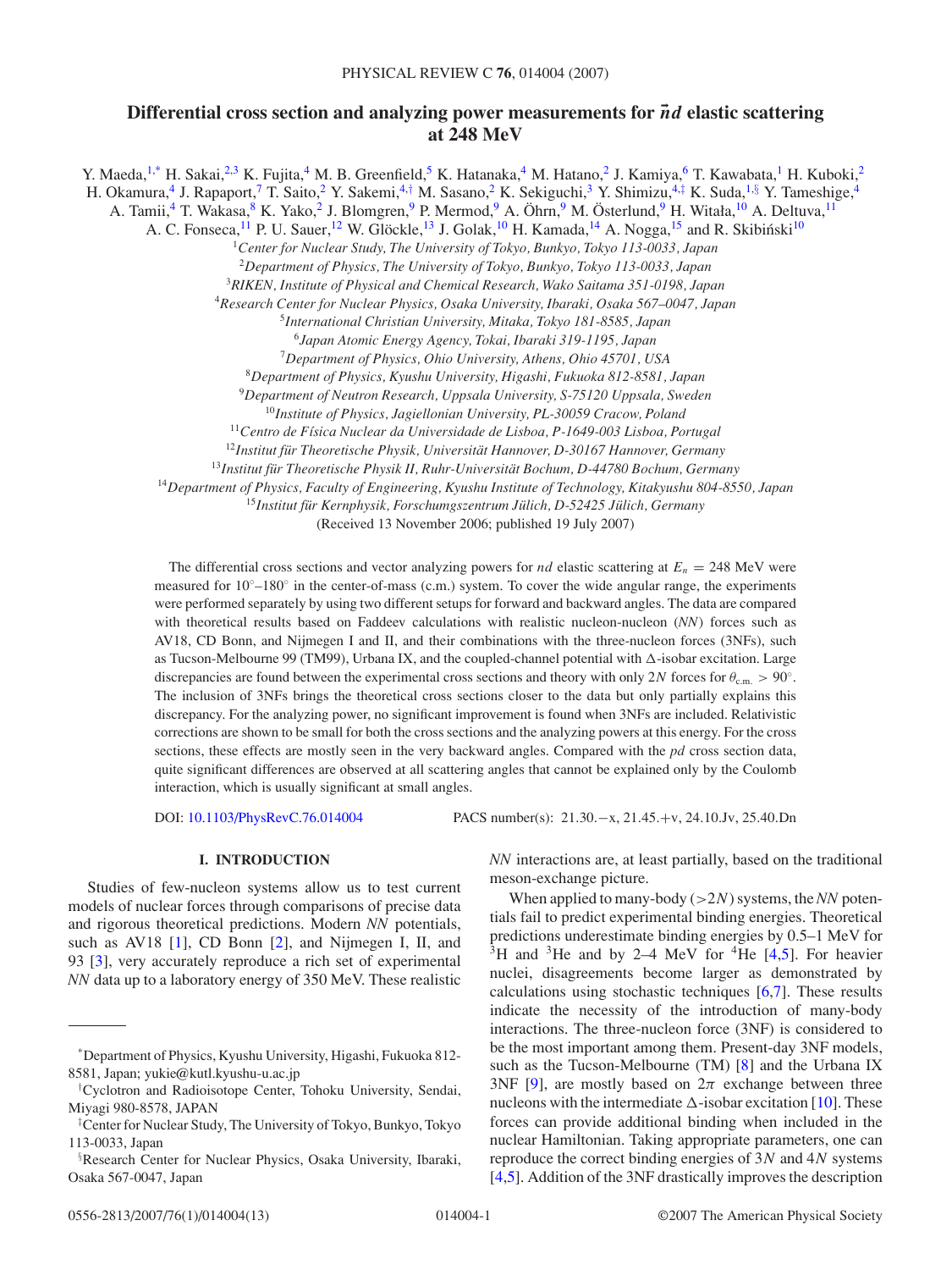<span id="page-1-0"></span>of low energy bound states of up to  $A = 10$  nuclei [\[7\]](#page-11-0). On the other hand, nuclear forces recently derived from chiral perturbation theory (*χ*PT) have become available for laboratory energies below 100 MeV and lead to a comparable reproduction of the 2*N* data set [\[11–13\]](#page-11-0). The *χ*PT approach is expected to give more systematic understanding of nuclear forces than the traditional approach.

Elucidation of the properties of 3NFs is one of the principal topics in nuclear physics. Nucleon-deuteron (*Nd*) scattering is expected to be a good probe for a detailed investigation of 3NFs. Cross sections [\[14–20\]](#page-11-0) and spin observables, such as analyzing powers [\[21–24\]](#page-11-0), spin correlation coefficients [\[25\]](#page-11-0), and polarization transfer coefficients [\[26,27\]](#page-11-0) have been measured for elastic *Nd* scattering. Large discrepancies between these data and theoretical predictions based on exact solutions of the Faddeev equations with only modern *NN* forces are reported. These discrepancies are particularly significant in the angular region of the cross section minima and at energies of incoming nucleons above about 60 MeV [\[28\]](#page-11-0). However, concerning the differential cross sections and vector analyzing powers, the inclusion of the  $2\pi$ -exchange 3NF models such as TM-3NF or Urbana IX-3NF into the calculations removes many of the discrepancies. This result clearly shows 3NF effects in the 3*N* continuum and forms a basis to test new theoretical 3NF force models. In contrast, theoretical calculations with 3NFs still have difficulties in reproducing data of some spin observables.

In Ref. [\[27\]](#page-11-0), the precise data for the cross section and spin transfer coefficients of the <sup>2</sup>H( $\vec{p}$ ,  $\vec{p}$ )<sup>2</sup>H reaction at 250 MeV are reported. The large discrepancies between cross section data and theoretical calculations based on *NN* forces are only partially removed by including 3NFs. This contrasts with the case of 135 MeV *pd* elastic scattering reported in Ref. [\[18\]](#page-11-0) where inclusion of 3NFs leads to good agreement between data and calculations. This implies that at higher energies, not only spin observables but also cross sections indicate the deficiencies of the present 3NF models. The energy dependence of the discrepancies found in Ref. [\[27\]](#page-11-0) is similar to that observed in the total *nd* cross section [\[29,30\]](#page-11-0) where inclusion of 3NFs only partially improves the agreement with the data at higher energies. In Ref. [\[30\]](#page-11-0), it is indicated that at higher energies, corrections to the *nd* total cross section resulting from relativistic kinematics are comparable in magnitude to the effects of 3NF. An estimation of the magnitude of relativistic effects is required before coming to any conclusion regarding the origin of the remaining discrepancy for the cross section at 250 MeV.

In *pd* reactions, in addition to nuclear forces, the Coulomb interaction between two protons is present. Despite recent efforts to introduce the Coulomb interaction in the calculations of elastic *pd* scattering [\[31–34\]](#page-11-0), no results were available for energies as high as 250 MeV until quite recently [\[35,36\]](#page-11-0). A direct comparison of *nd* and *pd* data is the simplest form for studying the importance of Coulomb effects in the three-nucleon system. To study the 3NF forces in the absence of the Coulomb interaction, we measured the <sup>2</sup>H( $\vec{n}$ ,  $n$ )<sup>2</sup>H elastic reaction using a 248 MeV polarized neutron beam at the Research Center for Nuclear Physics (RCNP) of Osaka University. The cross sections and analyzing powers were measured over a wide angular range  $\theta_{\text{c.m.}} = 10^{\circ} - 180^{\circ}$ . To

cover such a wide angular range, we applied two methods: detection of recoiled deuterons via a magnetic spectrometer for the backward angles, and detection of scattered neutrons via a time of flight (TOF) method for the forward angles.

The experimental details are presented in Secs. II and [III.](#page-3-0) In Sec. [IV](#page-4-0) we briefly describe the basics of 3*N* scattering theory and how relativistic corrections are incorporated into the Faddeev calculations. The data are compared with the theoretical predictions in Sec. [V,](#page-6-0) and conclusions are given in Sec. [VI.](#page-10-0)

# **II. EXPERIMENTAL PROCEDURE FOR BACKWARD SCATTERING**

The measurements in the backward angular region ( $\theta_{\text{c.m.}} \geq$ 60◦) were carried out at the (*n, p*) facility [\[37\]](#page-11-0) constructed in the west RCNP experimental hall. The neutron beam was produced by the  ${}^{7}$ Li( $\vec{p}$ ,  $\vec{n}$ )<sup>7</sup>Be reaction, and it subsequently bombarded the deuteron targets. The recoiled charged particles were momentum analyzed by the large acceptance spectrometer (LAS). The elastic  ${}^{1}H(\vec{n}, p)n$  reaction was measured to calibrate the intensity of the neutron beam as well as the acceptance of the LAS.

#### **A. Polarized neutron beam**

The polarized proton beam was provided by the highintensity polarized ion source (HIPIS) [\[38\]](#page-11-0). The beam was extracted from HIPIS and injected into the Azimuthally Varying Field (AVF) cyclotron. The radio frequency (RF) of the AVF cyclotron was 14.496 MHz with a beam-pulse period of 69.0 ns. The preaccelerated proton beam was accelerated in the Ring cyclotron up to 250 MeV. The beam was single-turn extracted and transported to the (*n, p*) facility through the WS course [\[39\]](#page-11-0).

The beam polarization was monitored continuously by two beamline polarimeters BLP1 and BLP2 placed in the beamline. The beam polarization was measured using the <sup>1</sup>H( $\vec{p}$ ,  $p$ )<sup>1</sup>H reaction [\[40\]](#page-11-0). Both polarimeters used polyethylene films as hydrogen targets. The scattered and recoiled protons were detected in coincidence by a pair of plastic scintillators placed at  $\theta_{\text{lab}} = 17.0^\circ$  and 70.9°. Four sets of detectors were placed in left, right, up, and down directions.

The asymmetry measured by the polarimeters contains contributions of the quasi-elastic  $(\vec{p}, p)$  reaction from the carbon nucleus. The analyzing power for this reaction is different from the analyzing power of the free *pp* scattering. The effective analyzing power of the polarimeter, including hydrogen and carbon contributions at a proton energy of 250 MeV at  $\theta_{\text{lab}} = 17.0^{\circ}$ , was measured to be  $A_y =$  $0.362 \pm 0.003$  [\[27\]](#page-11-0). A typical value of the proton polarization was 0.6 during this experiment.

Figure [1](#page-2-0) shows the schematic view of the (*n, p*) facility. The primary proton beam was achromatically transported to a 7Li target mounted in a neutron production chamber. This chamber was placed in between the pole gap of the C-shape clearing magnet [\[41\]](#page-11-0) which was inclined by 24*.*05◦ with respect to the vertical axis, allowing the proton beam to be deflected to the beam dump in the floor.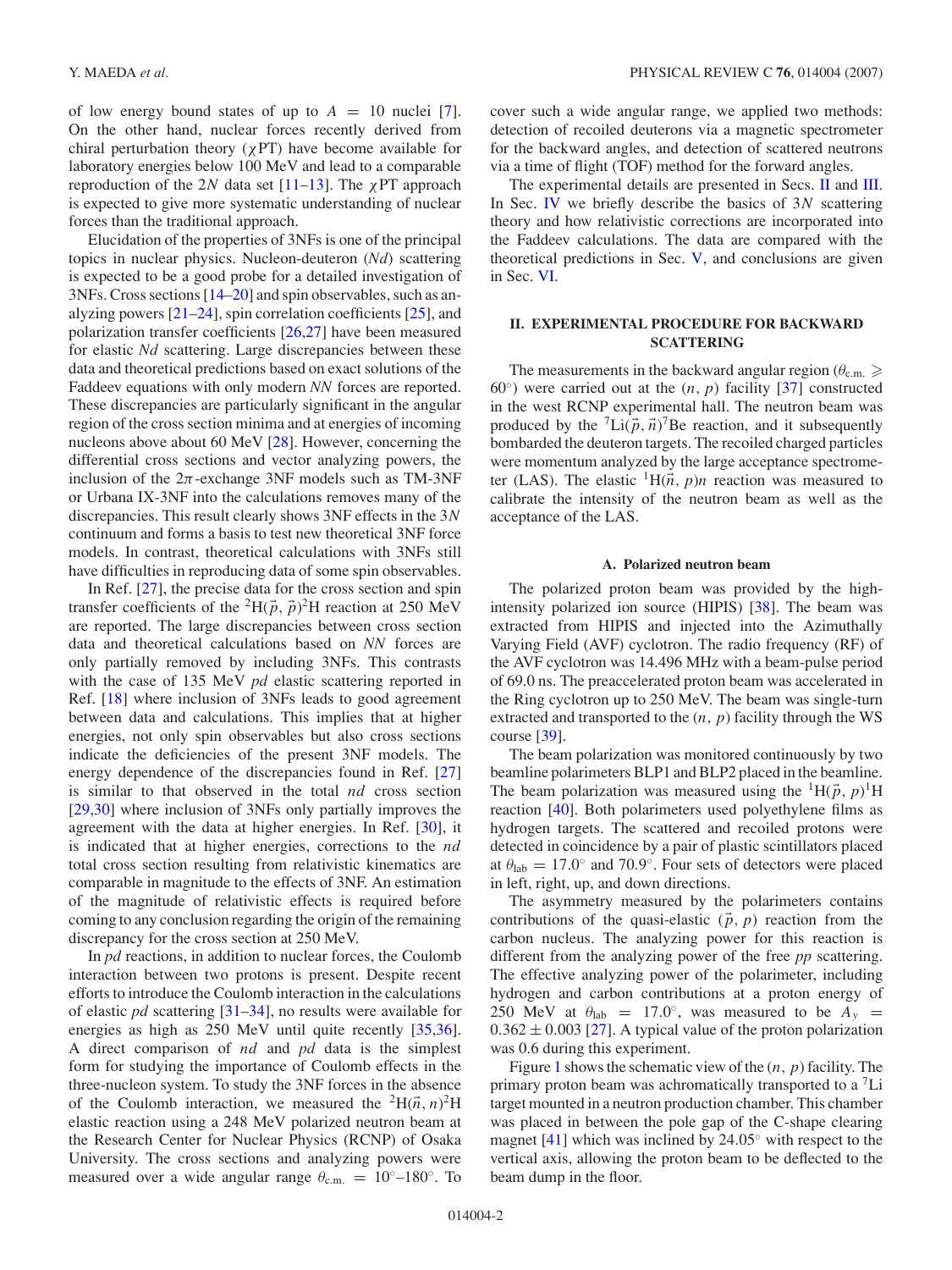<span id="page-2-0"></span>

FIG. 1. Schematic view of (*n, p*) facility at RCNP. This facility mainly consists of a vacuum chamber for the neutron beam production, a clearing magnet for sweeping the primary beam, and a segmented target system with two MWDC boxes. The recoiled charged particles are momentum analyzed by the LAS and detected at the focal plane.

The "quasi-mono-energetic" polarized neutron beam was produced by the <sup>7</sup>Li( $\vec{p}$ , *n*)<sup>7</sup>Be reaction in the vacuum chamber. We selected the produced neutrons corresponding to the transitions to both the ground state and the first excited state at  $0.43$  MeV in  ${}^{7}$ Be. The energy and spread of the neutron beam were 248 MeV and 2 MeV full width at half maximum (FWHM), respectively.

The produced neutron beam traverses the clearing magnet and passes through the vacuum window of a  $10 \mu$ m-thick aramid film at the end of the vacuum chamber. The neutrons further pass through a veto counter made of 1-mm-thick plastic scintillator with a size of  $40^W \times 34^H$  cm<sup>2</sup> which was positioned just downstream of the vacuum chamber. Signals from this counter are used to reject the events regarded as due to charged particles. The typical count rate of this veto counter is 400 kHz when a 250 nA proton beam bombards a  ${}^{7}$ Li target with a 560 mg/cm<sup>2</sup> thickness.

The differential cross section and polarization transfer coefficient for the <sup>7</sup>Li( $\vec{p}$ , *n*) reaction at 0° are  $\frac{d\sigma}{d\Omega}$ <sub>lab</sub> = 37.4 ± 1.1 mb/sr [\[42\]](#page-11-0) and  $D_{NN} = -0.28 \pm 0.05$  [\[43\]](#page-11-0), respectively. Thus the typical intensity and polarization of the resulting neutron beam over the deuteron target area of  $30^{W} \times 20^{H}$  mm<sup>2</sup> were estimated to be  $2 \times 10^6$ /s and  $P_n = 0.2$ , respectively.

### **B. Targets**

The  $(n, p)$  facility is equipped with a segmented target system. The advantage of such a target system is the use of several targets, thus increasing the total target thickness while maintaining good angular resolution, yet without sacrificing energy resolution. General features of the target system are similar to those developed at TRIUMF [\[44\]](#page-11-0). In the present setup, we used two multiwire drift chamber (MWDC) boxes, called the target box and the front-end chamber (FEC) box, between the clearing magnet and the LAS. The target box has ten wire planes  $(X_1-X_2-X_3-X_4-XX'UU'VV'$  and the FEC box has six wire planes (*YY'VV'UU'*).

The target box has four target ladders. Each target ladder is positioned behind four  $X_i$ -wire planes. Because the MWDC planes are only sensitive to charged particles, the specific target from which the recoiling particle is emitted can be identified, thus making it possible to correct for the energy loss of recoiled particles in the downstream targets. For deuteron targets, we used four films of self-supporting deuterated polyethylene  $(C<sup>2</sup>H<sub>2</sub>$ , denoted in the following as CD<sub>2</sub>) [\[45\]](#page-11-0) with thicknesses of 100–220 mg/cm2. In addition to deuteron targets, we used polyethylene (CH<sub>2</sub>) films with thicknesses of 90–190 mg/cm<sup>2</sup> as proton targets for the *np* measurements. Graphite targets were also employed for the purpose of carbon background subtraction.

The trajectory of the outgoing particles were measured with six wire planes  $(XX'UU'VV')$  in the target box and by the FEC. Both MWDC boxes are rotated around the LAS pivot according to the setting angle of LAS. Thus, the various target areas presented to the neutron beam depended upon the LAS setting.

A gas mixture of argon (50%) and ethane (50%) was used for the counter gas. For the *np* measurements, hydrogen in the chamber gas could be a source of background. However, the hydrogen content of the gas was less than 1% of that in the polyethylene targets, so the uncertainty in the data caused by hydrogen contamination is smaller than the systematic uncertainty of the target thickness.

#### **C. Measurements**

The recoil deuterons or protons were momentum analyzed by LAS [\[46\]](#page-11-0), which has a large momentum bite of  $p_{\text{max}} =$ 1.3 $p_{\text{min}}$  with an angular acceptance of 20 msr. Such a large acceptance allows us to cover the angular range of  $\Delta\theta_{\rm lab}$  = ±3*.*5◦ in one setting. It also covers an effective target size of  $30^{W} \times 20^{H}$  mm<sup>2</sup>. The intrinsic energy resolution of LAS is better than  $\Delta E = 100 \text{ keV}$  for 250 MeV protons.

The focal plane detectors consisted of a pair of vertical drift chambers (VDC) [\[47\]](#page-11-0) and two planes of  $\Delta E$  plastic scintillation counters. Each VDC consisted of wire planes with the *XU* configuration.

#### **D. Data reduction**

Data reduction included particle identification, ray tracing, and background subtraction. First of all, the outgoing deuterons (protons) were identified by using the particle TOF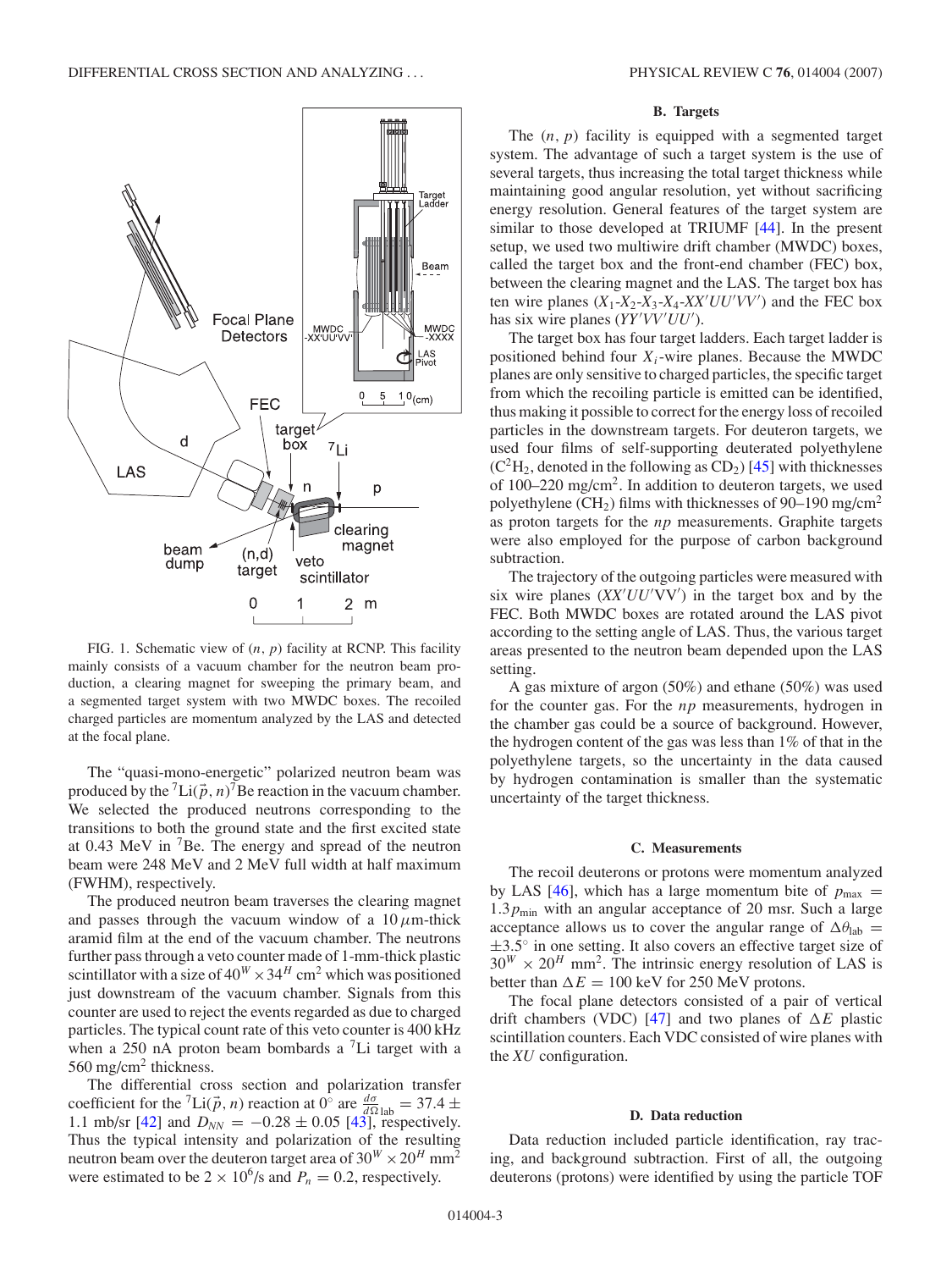<span id="page-3-0"></span>

through the spectrometer and the charge information in the plastic scintillation counters at the focal plane. The protons and deuterons were clearly distinguished from each other. The energy of the recoiled particle was obtained by using the ion optical matrix of the LAS. The information from MWDCs of the target system was used to correct for the energy loss in targets and deduce the reaction angle. Figure 2 shows the spectra obtained with  $CD_2$  (left side) and  $CH_2$  (right side) targets. In the figure, the spectra obtained with graphite targets are also shown by shaded area. Normalization factors were determined from target thicknesses and beam charges without additional parameters. By subtracting the normalized spectrum of the graphite target from that of the  $CD<sub>2</sub>$  or  $CH<sub>2</sub>$  target, we obtained the yields of the *nd* and *np* elastic scatterings, respectively.

# **III. EXPERIMENTAL PROCEDURE FOR FORWARD SCATTERING**

The measurements for the forward angle region ( $\theta_{\text{c.m.}} \leq$ 60◦) were carried out at the RCNP neutron time-of-flight (NTOF) facility [\[48\]](#page-11-0). The neutron beam, produced by the  ${}^{7}$ Li $(p, n)$ <sup>7</sup>Be reaction, bombarded a deuteron target. Energies of the scattered neutrons were determined via TOF, with neutron detectors located at a 70 m flight path. A deuterated liquid scintillator target (LST) was used as the deuteron target and coincidence measurements of neutrons and deuterons were performed.

#### **A. Polarized neutron beam**

The polarized proton beam was accelerated to 250 MeV by the Ring cyclotron and transported to the N0 experimental hall. The beam pulsing device, which is installed in the injection line between the AVF and the Ring cyclotrons, was used to reduce the wraparound of slow neutrons from preceding beam pulses. In the present study, one of every three beam pulses was used, resulting in a beam pulse interval of 207 ns.

The beam polarization was monitored by a beamline polarimeter (BLP) placed in the beamline between the Ring cyclotron and the N0 experimental hall. The polarimetry of the BLP is the same as that described in Sec. [II A.](#page-1-0)

Figure [3](#page-4-0) shows a schematic view of the NTOF facility. The primary proton beam was transported to the  ${}^{7}$ Li target within a vacuum chamber and then swept into the beam dump in the

FIG. 2. Solid lines in left and right panels show the spectra of  $CD_2(n, d)$  and  $CH_2(n, p)$ , respectively. Shaded spectra were obtained from measurements with graphite targets. By subtracting the spectra of graphite targets from those of CD2 and CH2, we obtained the spectra of *nd* and *np* elastic scattering.

wall by the swinger magnet. The energy of the neutrons thus produced was 248 MeV with a spread of 2 MeV FWHM. The vacuum chamber has an exit window of polyethylene with a thickness of 1 mm. The produced neutrons passed through the window and bombarded the deuteron target. The active deuteron target was located 2 m downstream from the  $\rm ^7Li$  target at an angle of 0◦ with respect to the incident proton beam. The scattering angle of the  ${}^{2}H(n, n)$  reaction was varied between  $heta_{ab} = 0°-38°$  ( $heta_{c.m.} = 0°-60°$ ) by moving the positions of the 7Li target along the proton beam trajectory and adjusting the positions of the deuteron target accordingly. The neutron detector position was fixed in the TOF tunnel at a distance of 70 m from the  ${}^{7}$ Li target for all scattering angles.

# **B. Targets**

A deuterated liquid scintillator BC537 was used as an active deuteron target. Coincidence measurements of neutrons and protons were performed to reduce background events. The liquid target was contained in a 1 mm thick aluminum cylinder with a diameter of 9 cm and length of 6 cm. This container had a window of hard glass (Pyrex) to which a photomultiplier tube (PMT) was attached through a light guide. A booster circuit was installed in the base of the PMT to compensate for the reduction in gain during high counting rates. The inside of the container was coated with  $MgO<sub>2</sub>$  reflecting paint. A reservoir tube was connected to the container to absorb the expanded volume of the liquid scintillator.

A veto counter of a  $70^W \times 90^H \times 0.1^t$  cm<sup>3</sup> plastic scintillator was positioned 10 c.m. upstream of the active target. Signals from this counter were used to reject events due to charged particles.

To remove background events originating from *γ* rays, we introduced neutron-gamma (*nγ*) discrimination, which is based upon the difference between the pulse shapes for the different type of radiations. To distinguish the different pulse shapes, the integrated charge from two analog-to-digital converter (ADC) gates with different integration times were obtained for each event. One gate covered the peak region of the light pulse and had a width of 100 ns (peak ADC), and the other corresponded to the tail component and had a width of 350 ns (tail ADC).

The *np* elastic scattering using an NE213 liquid scintillator as the proton target was measured for the purpose of normalization.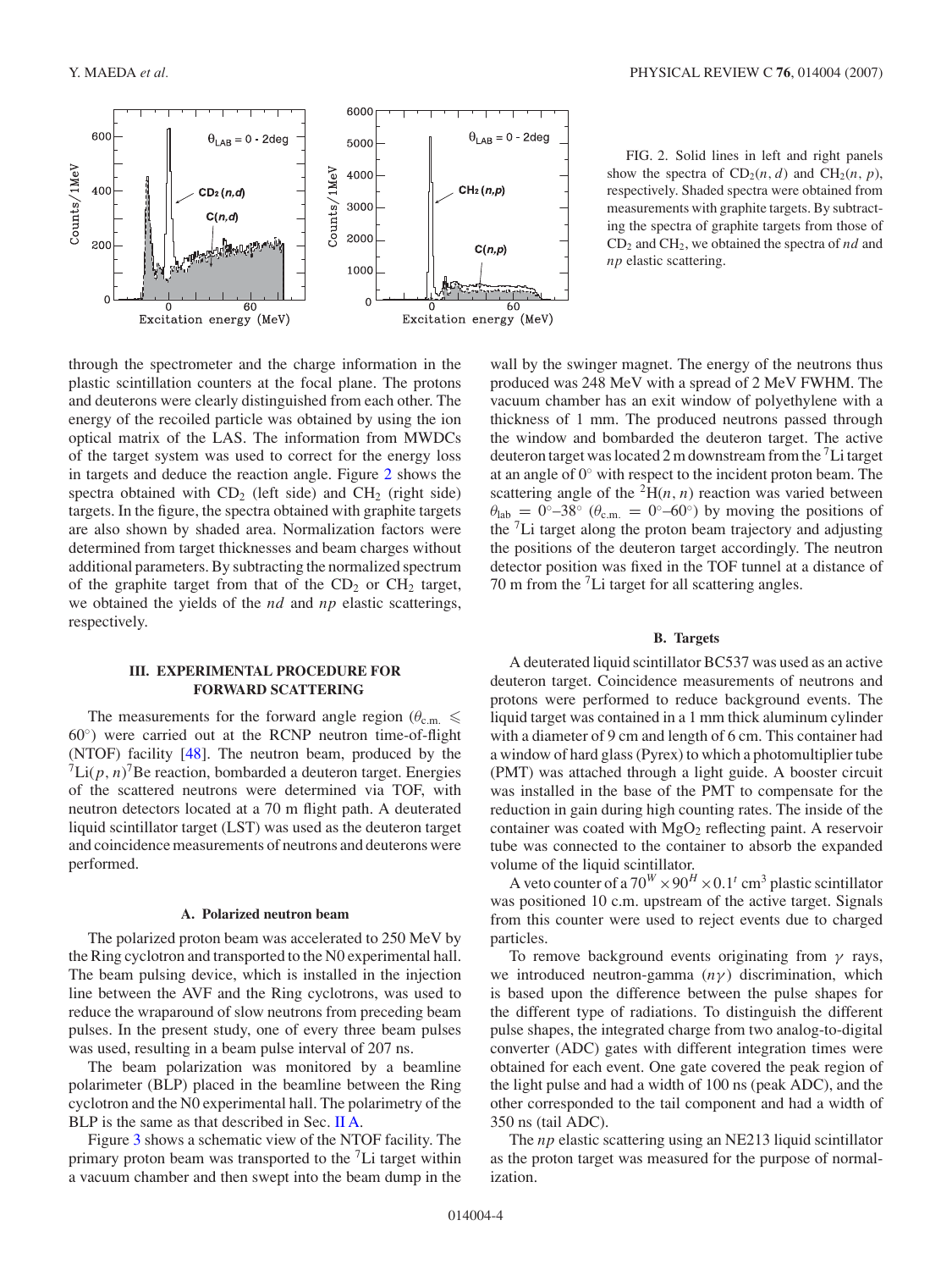<span id="page-4-0"></span>

FIG. 3. Schematic layout of neutron timeof-flight (NTOF) facility at RCNP. This facility mainly consists of a swinger magnet, thick collimator wall, 100 m TOF tunnel, and neutron detector NPOL II. Scattered neutrons and the recoiled deuterons are detected by the NPOL II and the active deuteron target, respectively.

#### **C. Measurements**

The scattered neutrons traversed the 70 m flight path in the TOF tunnel and were subsequently detected by the neutron detector NPOL II [\[49\]](#page-11-0). It consists of six planes of two-dimensionally position-sensitive neutron detectors. The upstream four planes are BC519 liquid scintillator counters with dimensions of  $1^H \times 1^W \times 0.1^t$  m<sup>3</sup>, and the other two planes are BC408 plastic scintillator counters with the same dimensions. A PMT was attached to each corner (left-up, leftdown, right-up, right-down). Three sets (left, middle, right) of thin plastic scintillators with a size of  $102^H \times 35^W \times 0.5^t$  cm<sup>3</sup>, placed in front of each neutron detector, distinguished neutrons from charged particles. Pairs of PMTs and light guides were attached to the tops and bottoms of these plastic counters. The neutron detection efficiency was determined from the measurement for the  ${}^{7}$ Li( $p, n$ )<sup>7</sup>Be(g.s.+0.43 MeV) reaction, which is known to have an almost constant center-of-mass cross section of  $\sigma_{c.m.}(0^\circ) = 27.0 \pm 0.8$  mb/sr over a wide energy range [\[42\]](#page-11-0). The total efficiency for the six planes of neutron detectors was measured to be  $25.0 \pm 0.8\%$  when the threshold level of the light output was set to 5 MeV*ee*. The energy of the detected neutron was determined by its TOF, defined as the calibrated time difference between the neutron trigger and RF signal.

#### **D. Data reduction**

Data reduction included determination of the neutron TOF, particle identification in the active targets, and background subtractions.

Scattered neutrons were identified at the NPOL II, the energies of which were determined from their calibrated TOF. In addition, events originating from the neutron beam were selected by applying the *nγ* discrimination method to the active targets. To discriminate neutron events from *γ* events, we calculated the ratio of peak-ADC to tail-ADC as

$$
ADC_{ratio} = (ADC_{tail} - \alpha) / ADC_{peak},
$$
 (1)

where the constant *α* was determined empirically. The correlation between peak-ADC and the ADC ratio as well as the gate applied for selection of valid neutron events is illustrated in the left panel of Fig. [4.](#page-5-0) Most *γ* rays and background neutrons were rejected. In that case, the events of neutron elastic or inelastic scattering at low excitation energy from the carbons in the active target did not contribute to the true coincidence events, because the energies of recoiled carbons were smaller enough than that of recoiled deuterons. Remaining background events and the contribution from carbons were removed by subtracting the accidental coincident events. The timing information of the liquid scintillator target was used in this process. The middle and right panels of Fig. [4](#page-5-0) show the energy spectra of *nd* and *np* elastic scattering, respectively, including the accidental backgrounds (white histogram) and that of the accidental backgrounds only (gray histogram). By subtracting the spectrum of accidental events, yields of the elastic scattering peak were obtained.

#### **IV. THEORETICAL FORMALISM**

The energy of this work is just above the pion production threshold at 215 MeV. Realistic *NN* potentials have been obtained by analyzing the *NN* database up to 350 MeV, corresponding to the same center-of-mass energy as 259 MeV in the *nd* system. All formalisms dealt with in this section do not include pion production, the use of which with the *NN* potentials is still acceptable at 250 MeV.

# **A. Formulation with 3NFs**

The breakup operator *T* of the 3*N* system, in which nucleons interact through the *NN* potential *V* and the 3*N* force  $V_4$ , obeys the equation  $[50,51]$ 

$$
T = tP + (1 + tG_0)V_4^{(1)}(1 + P) + tPG_0T
$$
  
+ 
$$
(1 + tG_0)V_4^{(1)}(1 + P)G_0T.
$$
 (2)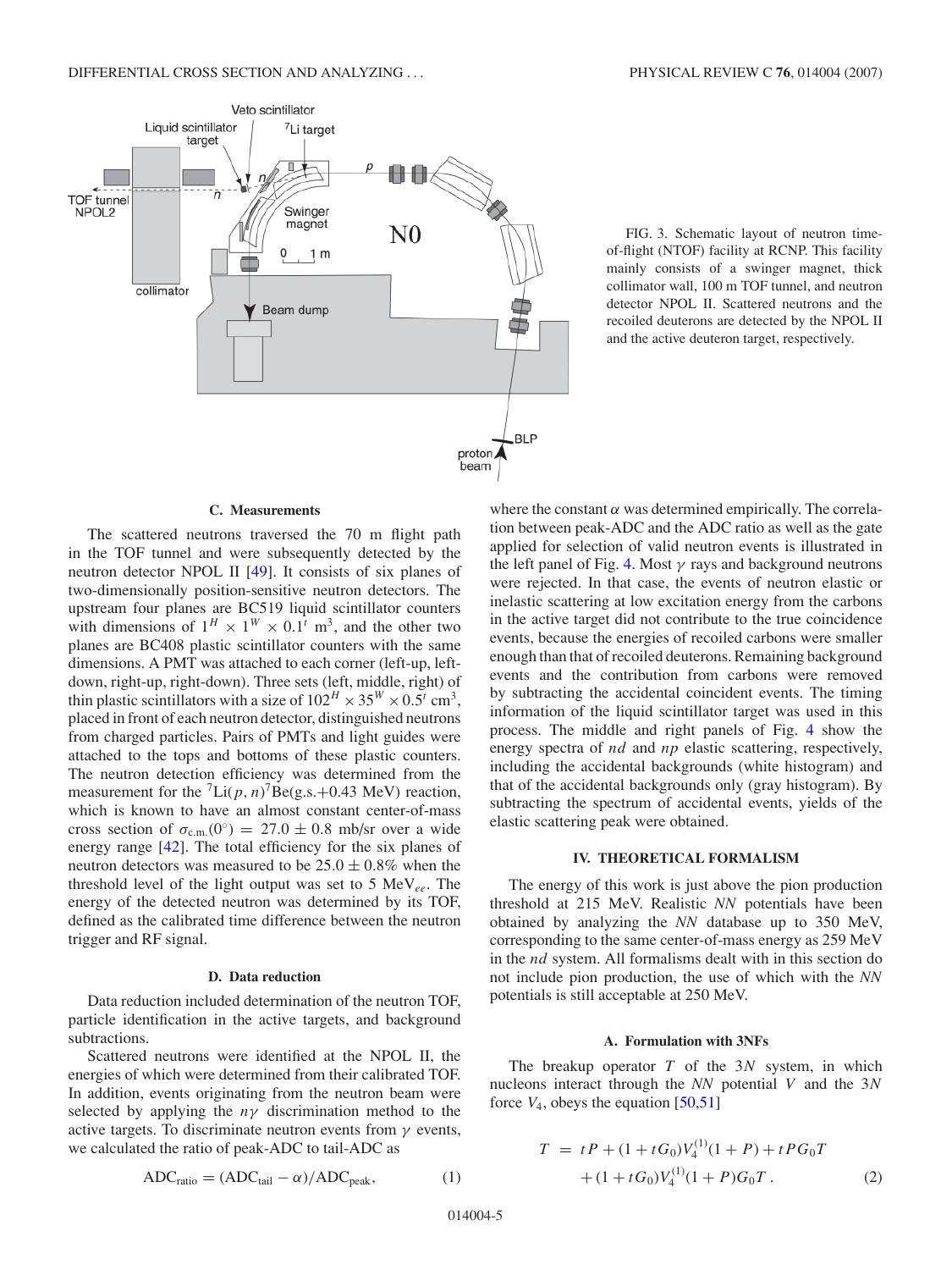<span id="page-5-0"></span>

FIG. 4. Left panel shows the discrimination of neutron beam events from *γ* beam events; cluster of *nd* elastic events can be seen. Middle and right panels show the spectra at  $\theta_{lab} = 13^\circ$  obtained with the BC537 and NE213 scintillators. White and gray histograms represent the energy excitation spectra corresponding to true coincidences and accidental coincidences, respectively.

Here *t* is the two-body t-matrix resulting from *V* through the Lippmann-Schwinger equation. The potential  $V_4^{(1)}$  is symmetric under exchange of nucleons 2 and 3. Together with  $V_4^{(2)}$  and  $V_4^{(3)}$  they sum up to  $V_4$ . The quantity  $G_0$  is the free 3*N* propagator and the permutation operator  $P = P_{12}P_{23} + P_{13}P_{23}$ , where  $P_{ij}$  interchanges nucleons *i* and *j*. By use of *T*, the elastic scattering cross section is obtained from the elastic scattering transition matrix element *φ* |*U*|*φ*

$$
\langle \phi' | U | \phi \rangle = \langle \phi' | P G_0^{-1} + V_4^{(1)} (1 + P) + P T + V_4^{(1)} (1 + P) G_0 T | \phi \rangle.
$$
 (3)

The initial state  $|\phi\rangle = |\vec{q}_0\rangle|\phi_d\rangle$  is composed of a deuteron wave function  $|\phi_d\rangle$  and a momentum eigenstate of the nucleondeuteron motion with relative momentum  $\vec{q}_0$ . In the outgoing state  $|\phi'\rangle$ , the direction of this momentum is changed.

Currently Eq. [\(2\)](#page-4-0) is solved numerically using a momentum space partial-wave basis. In order to achieve convergence at 250 MeV, all partial-wave states with total angular momenta in the 2*N* subsystem up to  $j = 5$  were used, and all total angular momenta in the 3*N* system up to  $J = 25/2$  were taken into account. For a shorter range 3NF, inclusion of up to  $J = 13/2$  was sufficient. The details of the formalism and the numerical performance are given in Refs. [\[50–53\]](#page-11-0). We use the modern 2*N* potentials AV18, CD Bonn, and Nijmegen I and II, and combine them with the TM99 3NF [\[54\]](#page-11-0) taking the cutoff values  $\Lambda = 4.764, 4.469, 4.690,$  and  $4.704$  in units of  $m_{\pi}$ , respectively. These  $\Lambda$  values were determined for each *NN* potential so as to reproduce the <sup>3</sup>H binding energy under combination with the TM99 3NF. The TM99 is a recent version of the TM force which is more consistent with chiral symmetry [\[55,56\]](#page-11-0). We also combine the AV18 potential with the Urbana IX 3NF.

# **B.** Formulation with explicit  $\Delta$ -isobar excitation

An alternative theoretical description is given in the framework employed in Ref. [\[57\]](#page-11-0). The dynamics is based on the charge-dependent CD Bonn potential [\[58\]](#page-11-0) and its

coupled-channel extension allowing for the single excitation of a nucleon to a  $\Delta$  isobar [\[59\]](#page-12-0). That extension, called CD Bonn  $+ \Delta$ , provides a high-quality fit to the two-nucleon data as is the case for the CD Bonn potential. The  $\Delta$  isobar mediates an effective 3NF in the three-nucleon system besides other  $\Delta$ -isobar effects. Prominent contributions are of the Fujita-Miyazawa type [\[10\]](#page-11-0) and of the Illinois ring type [\[7\]](#page-11-0). The contributions are based on all meson exchanges, i.e., *π, ρ, σ*, and *ω* exchanges, contained in the coupled-channel potential. Thus, the arising effective 3NF is much richer with respect to  $\Delta$ excitation and also has shorter range components than standard irreducible  $2\pi$ -exchange 3NFs. However, an irreducible 3NF covering other physics mechanisms is not used.

The elastic scattering transition matrix *U* is obtained from the symmetrized Alt-Grassberger-Sandhas equation [\[60\]](#page-12-0)

$$
U = PG_0^{-1} + Pt \, G_0 U,\tag{4}
$$

which, when irreducible 3NFs are neglected, is equivalent to Eqs. [\(2\)](#page-4-0) and (3). Equation (4) is solved in momentum space using a partial-wave expansion. The two-baryon interaction up to total angular momentum of  $j = 8$  is taken into account, and three-particle partial waves up to total angular momentum  $J = 35/2$  are included. In the case of *pd* scattering, the above technique is extended as described in Refs. [\[35,](#page-11-0)[61\]](#page-12-0) to include the Coulomb interaction between the charged baryons.

# **C. Relativistic formalism**

In view of the relatively large incident energy of the present *nd* system, we have also studied the effects of relativity on the elastic scattering cross section and vector analyzing power. This is done assuming that only 2*N* forces are acting. We follow the formalism of Ref. [\[62\]](#page-12-0) to treat the relativistic threebody Faddeev equations with a boosted two-nucleon potential *V* expressed in terms of the relativistic potential *v* given in the 2*N* c.m. system as

$$
V(\vec{p}) \equiv \sqrt{[\omega(\vec{k}) + v]^2 + \vec{p}^2} - \sqrt{\omega(\vec{k})^2 + \vec{p}^2}.
$$
 (5)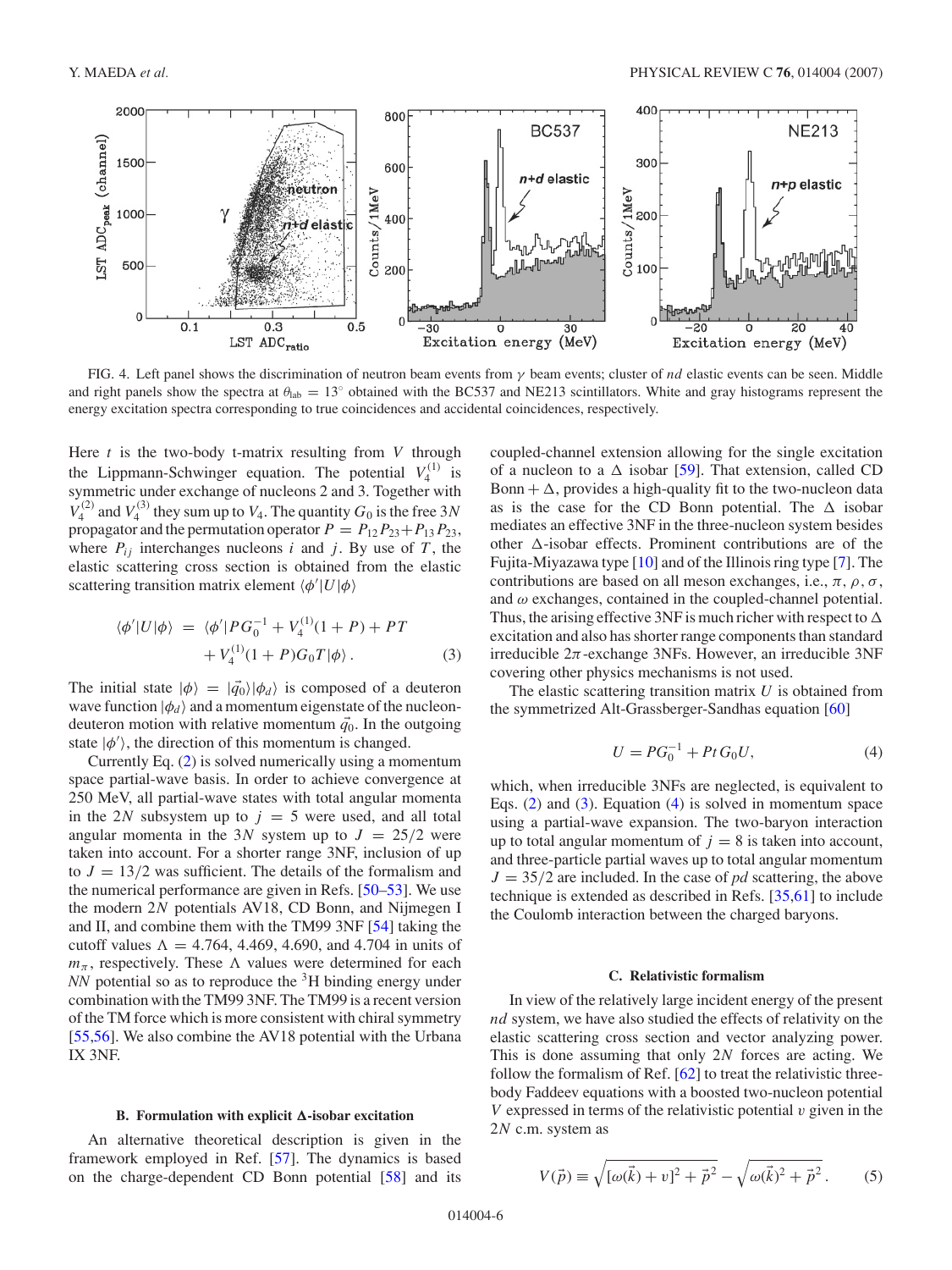<span id="page-6-0"></span>The momentum  $\vec{p}$  is the total momentum of the two-nucleon system,  $\vec{k}$  and  $-\vec{k}$  are the individual momenta of the nucleons in their 2*N* c.m. system, and  $\omega(\vec{k}) \equiv 2\sqrt{\vec{k}^2 + m^2}$  is the 2*N* free mass operator. We do not treat the boosted potential matrix element in all its complexity [\[63\]](#page-12-0) but restrict it only to the leading order in *p/ω* expansion

$$
V(\vec{k}, \vec{k}'; \vec{p}) = v(\vec{k}, \vec{k}') \left[ 1 - \frac{p^2}{8\sqrt{\vec{k}^2 + m^2}\sqrt{\vec{k}^2 + m^2}} \right].
$$
 (6)

A relativistic potential  $v$  is generated from the nonrelativistic CD Bonn *NN* force by performing the scale transformation of Ref. [\[64\]](#page-12-0). This scale transformation provides phase equivalent, nonrelativistic and relativistic potentials which generate *t* matrices obeying Lippmann-Schwinger type equations with nonrelativistic and relativistic propagators, respectively.

To describe the configuration of three nucleons we use, instead of standard Jacobi momenta [\[50\]](#page-11-0), the relative momentum *k*- of nucleons 2–3 in their 2*N* c.m. subsystem and momentum  $\vec{q}$  of the spectator nucleon 1 in the 3*N* c.m. system. In this system, the sum of the momenta of the individual nucleons is zero, and thus  $\vec{p} = -\vec{q}$  is the total momentum of the two-body subsystem responsible for the boost of this subsystem. In the nonrelativistic limit, the momentum  $\vec{k}$  reduces to the standard Jacobi momentum.

In the relativistic calculations including the approximate potential of Eq. (6), it is important to check the applicability of such approximations. We checked this by calculating the deuteron wave function  $\phi_d(k)$  when the deuteron is moving with momentum  $\vec{p}$ . In Ref. [\[65\]](#page-12-0), we calculated the binding energy  $E_d$  and  $D$ -state probability of the deuteron in motion as a function of laboratory energy of the incoming neutron. The results are obtained using the approximation of Eq. (6) and two additional approximations [\[65\]](#page-12-0). In one of them, the boost effects are neglected completely such that

$$
V(k, k'; p) = v(k, k'),
$$
 (7)

and in the other, only the leading term of  $p/m$  is kept in the expansion of  $V(k, k'; p)$  as

$$
V(k, k'; p) = v(k, k') \left[ 1 - \frac{p^2}{8m^2} \right].
$$
 (8)

When boost effects are properly taken into account, the results must provide the deuteron binding energy and *D*-state probability approximately equal to the values for the deuteron at rest. The approximation in Eq. (6) approaches very closely the exact result even at large boosts. The complete neglect of boost [Eq.  $(7)$ ] or restriction to only the  $p/m$  leading term [Eq. (8)] yield poor approximations.

Presently we solve Lippmann-Schwinger type equations numerically with partial-wave decomposition. When effects of the boost on spins are included, a construction of the partial-wave states is performed with the total spin *s* of the 2*N* subsystem defined in its c.m. system. This leads to Wigner spin rotations [\[65,66\]](#page-12-0). The solution of 3*N* relativistic Faddeev equations with Wigner spin rotations taken into account is very time consuming. We found in  $j < 2$  calculations that the

changes of the cross section due to Wigner spin rotations are smaller than 1%. For the analyzing power, these changes are slightly larger, but they do not exceed 3%, with the exception of zero crossing angle regions. Thus when performing the fully converged calculation ( $j < 6$ ,  $J \le 25/2$ ), we neglected Wigner spin rotations completely.

### **V. RESULTS AND DISCUSSION**

In this section, the experimental results for the differential cross sections and vector analyzing powers are compared with their respective theoretical predictions. They were extracted from the yields of the *nd* and *np* elastic scattering obtained and discussed in Secs. [II](#page-1-0) and [III.](#page-3-0)

# **A. Differential cross section**

The absolute values of the *nd* elastic scattering cross sections were deduced by normalizing the data to the *np* scattering cross sections as given by the*NN* phase shift analysis program SAID [\[67\]](#page-12-0).

For the backward angle region, the differential cross sections measured at the (*n, p*) facility were deduced as

$$
\frac{d\sigma}{d\Omega_{nd:c.m.}} = \frac{d\sigma}{d\Omega_{np:c.m.}} \frac{Y_{nd}}{Y_{np}} \frac{J_{nd}}{J_{np}}
$$
\n
$$
\times \left( \frac{N_{\text{target} \cdot nd}^{\text{eff}} \epsilon_{\text{MWDC} \cdot nd} \epsilon_{\text{VDC} \cdot nd} I_{nd}}{N_{\text{target} \cdot np}^{\text{eff}} \epsilon_{\text{MWDC} \cdot np} \epsilon_{\text{VDC} \cdot np} I_{np}} \right)^{-1}, \qquad (9)
$$

where  $d\sigma/d\Omega_{np}$  are *np* differential cross sections obtained from the SP03 phase-shift solution of Arndt [\[67\]](#page-12-0), *Y* is the number of events,  $J$  is the Jacobian,  $N_{\text{target}}^{\text{eff}}$  is the effective target thickness, *I* is the total number of incident neutrons, and  $\epsilon$  is the efficiency of the detectors. The *np* differential cross section  $d\sigma/d\Omega_{np}$  changes slightly depending on which of the *NN* models is used in the phase shift analysis. This results in a systematic error of up to  $\pm 3\%$ .

We assumed that the detector solid angle in the laboratory system  $\Delta\Omega(\theta)_{\text{lab}}$  is the same for the *nd* and *np* experiments and does not appear in Eq. (9) due to cancellation. This assumption causes a systematic uncertainty of up to  $\pm 5\%$ . The yields  $Y_{nd}$ ,  $Y_{np}$  and the target thicknesses have systematic errors of  $\pm 8\%$ ,  $\pm 6\%$ , and  $\pm 2\%$ , respectively. The total systematic uncertainty of the cross sections is estimated to be about  $±11%$ .

Cross sections are plotted in Fig. [5](#page-7-0) as solid circles, and their numerical values together with statistical errors are given in Table [I.](#page-7-0) These statistical errors range from 3% to 8%. Some data points obtained at identical angles in the different runs are consistent within statistical errors.

For the forward angle region, the *nd* differential cross sections measured at the NTOF facility were deduced as

$$
\frac{d\sigma}{d\Omega_{nd:c.m.}} = \frac{d\sigma}{d\Omega_{np:c.m.}} \frac{Y_{nd}}{Y_{np}} \frac{J_{nd}}{J_{np}} \left( \frac{N_{\text{target}:nd}^{\text{eff}} I_{nd}}{N_{\text{target}:np}^{\text{eff}} I_{np}} \right)^{-1} . (10)
$$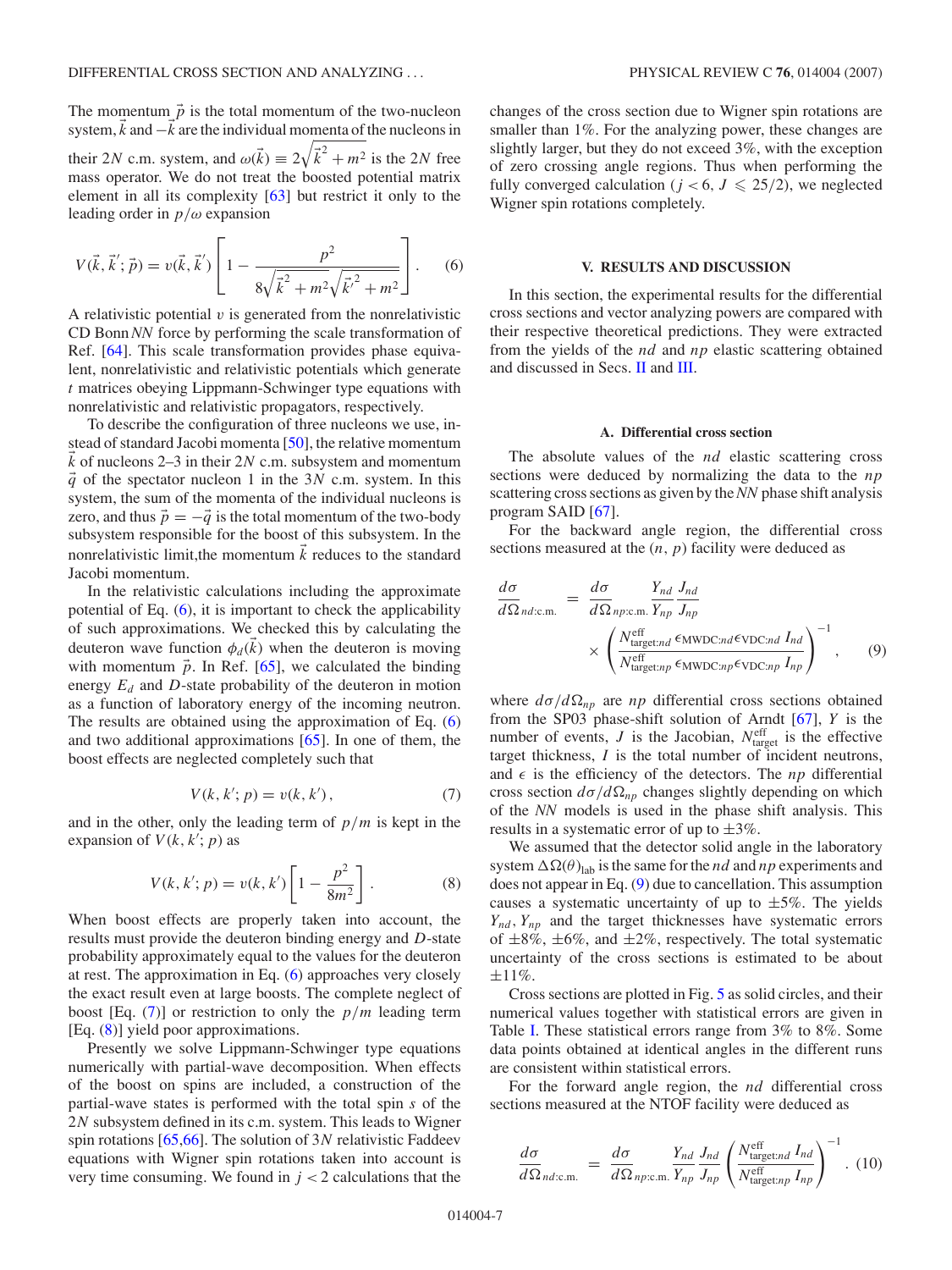<span id="page-7-0"></span>TABLE I. Cross section for *nd* elastic scattering at 248 MeV obtained at the (*n, p*) facility in 2003 (upper rows) and 2000 (lower rows). Only statistical errors are given.

| $\theta_{\rm c.m.}$ (deg) | $(d\sigma/d\Omega)(mb/sr)$ | $\Delta(d\sigma/d\Omega)(mb/sr)$ |
|---------------------------|----------------------------|----------------------------------|
| 63.5                      | 0.310                      | 0.014                            |
| 66.5                      | 0.287                      | 0.013                            |
| 67.0                      | 0.251                      | 0.016                            |
| 70.5                      | 0.209                      | 0.008                            |
| 74.5                      | 0.157                      | 0.008                            |
| 75.5                      | 0.135                      | 0.008                            |
| 79.5                      | 0.115                      | 0.006                            |
| 83.5                      | 0.115                      | 0.008                            |
| 84.5                      | 0.112                      | 0.008                            |
| 88.5                      | 0.091                      | 0.006                            |
| 92.5                      | 0.076                      | 0.006                            |
| 169.5                     | 0.249                      | 0.007                            |
| 174.0                     | 0.272                      | 0.010                            |
| 84.5                      | 0.097                      | 0.005                            |
| 88.5                      | 0.094                      | 0.004                            |
| 92.5                      | 0.079                      | 0.005                            |
| 94.5                      | 0.076                      | 0.006                            |
| 98.5                      | 0.072                      | 0.004                            |
| 104.5                     | 0.073                      | 0.005                            |
| 118.5                     | 0.072                      | 0.003                            |
| 122.5                     | 0.080                      | 0.004                            |
| 135.0                     | 0.102                      | 0.005                            |
| 139.0                     | 0.119                      | 0.005                            |
| 145.0                     | 0.133                      | 0.005                            |
| 149.0                     | 0.154                      | 0.005                            |
| 155.5                     | 0.184                      | 0.007                            |
| 159.5                     | 0.199                      | 0.007                            |
| 163.5                     | 0.223                      | 0.011                            |
| 169.5                     | 0.256                      | 0.009                            |
| 174.0                     | 0.276                      | 0.014                            |
| 178.0                     | 0.289                      | 0.013                            |

They are plotted in Fig. 5 as solid squares, and their numerical values are given in Table  $II$ . The statistical errors range from 5% to 9% except for the data of  $\theta_{c.m.} = 60^\circ$  which have an error of  $\pm 25\%$ . The systematic errors of  $Y_{nd}$ ,  $Y_{np}$ ,  $\frac{d\sigma}{d\Omega np:\text{cm}}$ . and  $N_{\text{target}}^{\text{eff}}$  are  $\pm 8\%, \pm 6\%, \pm 6\%, \text{and } \pm 8\%$ , respectively. From these values, the total systematic uncertainty of the present data is estimated to be  $\pm 15\%$ .

TABLE II. Cross section for *nd* elastic scattering at 248 MeV obtained at the NTOF facility. Only statistical errors are given.

| $\theta_{\rm c.m.}$ (deg) | $(d\sigma/d\Omega)(mb/sr)$ | $\Delta(d\sigma/d\Omega)(mb/sr)$ |
|---------------------------|----------------------------|----------------------------------|
| 11.1                      | 11.15                      | 0.78                             |
| 20.6                      | 6.18                       | 0.33                             |
| 29.9                      | 2.68                       | 0.16                             |
| 39.2                      | 1.64                       | 0.14                             |
| 58.6                      | 0.81                       | 0.20                             |



FIG. 5. (Color online) Differential cross section for *Nd* elastic scattering at 250 MeV. Solid circles and solid squares represent *nd* elastic scattering cross sections at 248 MeV obtained with the (*n, p*) and the NTOF facility, respectively. Error bars represent only statistical errors. Open circles are data for *pd* elastic scattering [\[27\]](#page-11-0). Light shaded (blue) band contains predictions of realistic *NN* potentials: AV18, CD Bonn, Nijmegen I and II. Dark shaded (red) band shows results of combining these potentials with the TM99 3NF. Solid line is a prediction obtained with the  $AV18 + Urbana IX$ combination. Dot-dashed and dashed lines are predictions based on CD Bonn +  $\Delta$  and CD Bonn potentials as described in Sec. [IV B,](#page-5-0) respectively.

The *nd* cross sections are compared in Fig. 5 with different theoretical predictions and with the elastic *pd* scattering cross sections of Ref. [\[27\]](#page-11-0). The predictions with various *NN* forces are very close to each other, as shown with a narrow light shaded band. This reflects a weak dependence of the cross section on the set of *NN* potentials used in these calculations. The predictions with *NN* forces clearly underestimate the data for c.m. angles *θ*c*.*m*. >* 90◦. Especially large differences up to about 70% exist in the region of the cross section minimum around  $\theta_{c.m.} = 130^\circ$ . The dark shaded band shows the predictions for various combinations of *NN* force with the TM99 3NF, and the solid line shows the AV18 prediction when combined with the Urbana IX 3NF. The inclusion of the TM99 or Urbana IX 3NFs leads to a better description of the data. However, even when they are included, the theory significantly underestimates the data for  $\theta_{\text{c.m.}} > 120^\circ$ . This is in contrast to the 135 MeV/*A* results [\[18\]](#page-11-0), where predictions of the realistic *NN* interactions combined with the TM99 or Urbana IX 3NF described the data well over the whole angular region with the exception of forward angles  $\theta_{\rm c.m.}$  < 40°.

It is possible that one of the origins of the remaining discrepancy between data and theory can be the lack of contributions of other than the  $2\pi$  exchange components of 3NFs to the potential energy of three nucleons. The 3NFs caused by heavy meson exchanges are considered to have a shorter range than the  $2\pi$ -exchange 3NFs. In general, contributions of short-range interactions become larger at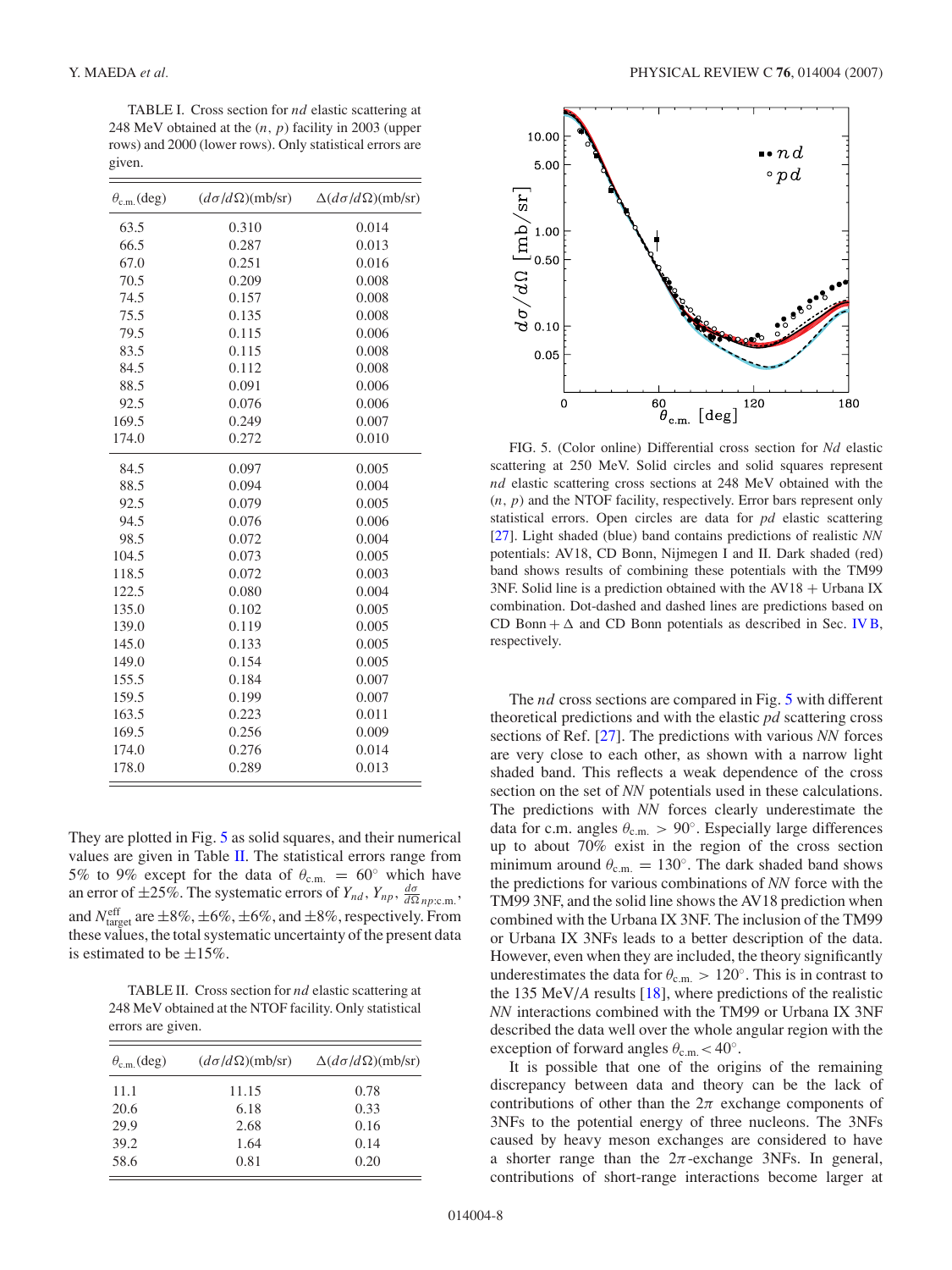higher energy. As a consequence, inclusion of  $\pi$ - $\rho$  or  $\rho$ - $\rho$ exchange type 3NFs is a plausible possibility for removal of the discrepancy between the data and the theory containing only  $2\pi$ -exchange 3NFs. An effective 3NF due to  $\pi$ - $\rho$  and  $\rho$ - $\rho$  exchange with intermediate  $\Delta$ -isobar excitation is taken into account in the calculations based on the CD Bonn +  $\Delta$ potential as discussed in Sec. [IV B.](#page-5-0) The results are shown in Fig. [5](#page-7-0) as dot-dashed  $(NN + 3NF)$  and as dashed  $(NN)$  only) lines. It is seen that the prediction with  $\Delta$ -isobar excitation is similar to the results obtained with the TM99 or Urbana IX 3NF. Thus, the coupled-channel approach is also unable to improve the agreement between the theoretical predictions and the data. The effect of an explicit inclusion of the  $\pi$ - $\rho$ exchange TM 3NF [\[68\]](#page-12-0) has yet to be checked.

Recently, calculations inclusive of relativistic effects have been done to see if they could account for the discrepancies at higher energies. We will discuss them in Sec. VC.

In Fig. [5,](#page-7-0) the open circles show the results of the *pd* elastic scattering at 250 MeV measured at RCNP [\[27\]](#page-11-0). We can see some differences between the *nd* and *pd* data which will be discussed in Sec. [V D.](#page-9-0)

### **B. Vector analyzing power**

The experimental results for analyzing powers are shown in Fig. 6 by solid squares and solid circles. The numerical values are given in Tables III and IV. The systematic uncertainty of the analyzing powers is estimated to be about  $\pm 18\%$ , mainly due to the systematic uncertainty of the polarization transfer coefficient *DNN* in the neutron production reaction. Because statistical errors in the analyzing powers are large in magnitude, it is difficult to draw any definite conclusions about the effects of 3NFs by comparing present data to the theoretical predictions. In the figure, *pd* elastic scattering data [\[27\]](#page-11-0) are represented by open circles. The data for *nd* and *pd* scattering



FIG. 6. (Color online ) Nucleon vector analyzing powers in *Nd* elastic scattering at 250 MeV. For the description of data and theoretical curves, see Fig. [5.](#page-7-0) Error bars represent statistical errors only.

TABLE III. Nucleon vector analyzing power of *nd* elastic scattering at 248 MeV obtained at the (*n, p*) facility in 2003 (upper rows) and 2000 (lower rows). Only statistical errors are given.

| $\theta_{\rm c.m.}$ (deg) | $A_{y}$  | $\Delta A_{v}$ |
|---------------------------|----------|----------------|
| 63.5                      | $-0.28$  | 0.15           |
| 79.5                      | $-0.44$  | 0.14           |
| 88.5                      | $-0.55$  | 0.18           |
| 169.5                     | 0.032    | 0.060          |
| 86.5                      | $-0.44$  | 0.12           |
| 98.5                      | $-0.18$  | 0.18           |
| 118.5                     | $-0.090$ | 0.12           |
| 139.0                     | 0.12     | 0.11           |
| 149.0                     | 0.15     | 0.11           |
| 159.5                     | 0.17     | 0.11           |
| 169.5                     | 0.11     | 0.12           |
| 176.0                     | $-0.040$ | 0.10           |

are consistent with each other within statistical errors. We can see that the calculations fail to reproduce the data in the angular region  $\theta_{\rm c.m.} = 110^\circ - 140^\circ$ . The experimental data change sign at about 120◦, while in the calculation this happens at around 140◦. Our results show that the inclusion of 3NFs in the calculations does not improve the description of the data, as was the case for the proton analyzing powers measured at 200 MeV at Indiana University Cyclotron Facility (IUCF) [\[24\]](#page-11-0).

# **C. Relativistic effects**

Since inclusion of current 3NFs fails to explain the discrepancy between pure 2*N* force predictions and cross section data, it might be instructive to estimate the magnitude of relativistic effects at this energy. In Figs. [7](#page-9-0) and [8,](#page-9-0) we show the theoretical predictions including the relativistic corrections as described in Sec. [IV C.](#page-5-0) The dashed, dotted, and dash-dotted lines represent the results corresponding to the approximation given by Eqs. [\(6\)](#page-6-0), [\(8\)](#page-6-0), and [\(7\)](#page-6-0), respectively. In the differential cross section, only the result with poor approximation (dash-dotted line) shows a significant deviation from the nonrelativistic result. The relatively large (10–27%) effect introduced by inclusion of relativistic potentials is restricted to the backward angle region ( $\theta_{\text{c.m.}} \geq 160°$ ). In the region of the cross section minimum around  $\theta_{\rm c.m.} = 130^{\circ}$ , relativistic effects increase

TABLE IV. Vector analyzing power of *nd* elastic scattering at 248 MeV obtained at the NTOF facility. Only statistical errors are given.

| $\theta_{\rm c.m.}$ (deg) | $A_{v}$              | $\Delta A_{v}$                |
|---------------------------|----------------------|-------------------------------|
| 20.6<br>29.9<br>39.2      | 0.68<br>0.73<br>0.60 | $-0.11$<br>$-0.17$<br>$-0.16$ |
|                           |                      |                               |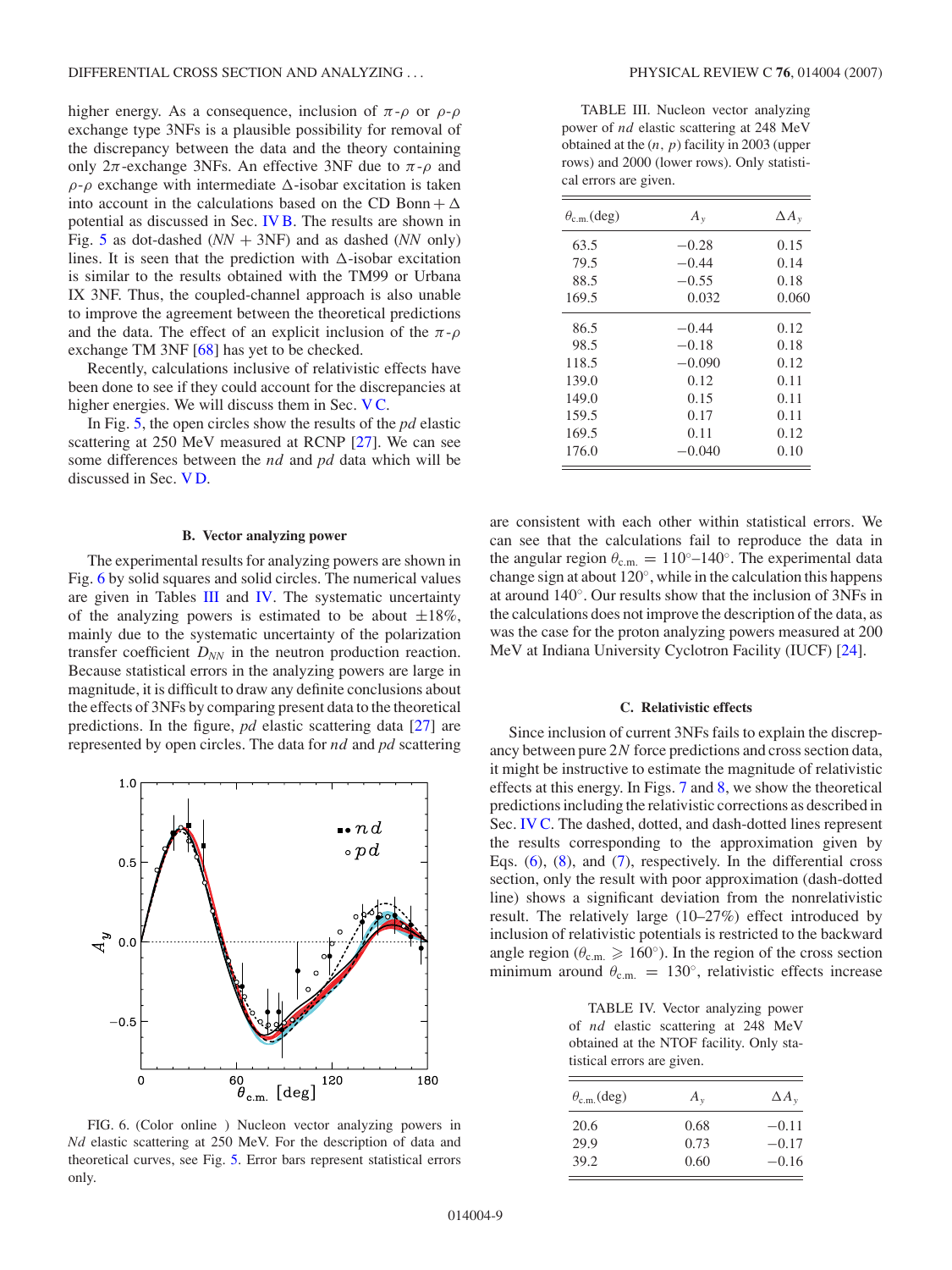<span id="page-9-0"></span>

FIG. 7. Differential cross sections for *Nd* elastic scattering at 250 MeV. Solid line is the result of nonrelativistic Faddeev calculation with CD Bonn potential. Relativistic predictions which include the approximations of Eqs.  $(6)$ ,  $(8)$ , and  $(7)$  are shown by the dashed, dotted, and dash-dotted lines, respectively. For explanation of data points, see Fig[.5.](#page-7-0)

the cross section by no more than 7%. The relativistic effects would be unable to improve drastically the agreement between the data and the calculations including 3NFs.

In Ref. [\[30\]](#page-11-0), the corrections to the *nd* total cross section resulting from relativistic kinematics were found to increase with energy and were comparable in size to 3NF effects. In a similar way, at 250 MeV the relativistic phase-space factor for the elastic scattering is estimated to be 18% larger than the nonrelativistic one. The magnitude of relativistic effects in the cross section are relatively small, because the relativistic



phase-space factor increases while dynamical effects work in opposite directions. As can be seen in Fig. 7, the boost effects in the potential matrix element work in opposition to the kinematical effects, restricting relativistic effects to the backward angle region only.

Contributions from the relativistic effects upon the analyzing power are restricted to the angular range  $\theta_{c.m.}$  =  $100°$ – $150°$ , and they shift the relativistic theory away from the data as shown in Fig. 8.

#### **D. Comparison of** *pd* **and** *nd* **cross sections**

Although very important, the question of the magnitude of the charge asymmetry effects in the 3*N* continuum is, up to now, only partly resolved. The most important contribution to the charge asymmetry is from the *pp* Coulomb interaction. From a theoretical standpoint, accurate calculations using various configuration-space techniques [\[31–33](#page-11-0)[,69\]](#page-12-0) have been performed to include the Coulomb force for the 3*N* bound state and for the elastic *pd* scattering below and above [\[34\]](#page-11-0) the deuteron breakup threshold. However, only recently were the calculations of *pd* scattering at intermediate energies including Coulomb forces performed via the screening and renormalization approach in the momentum-space framework [\[35\]](#page-11-0). The results of theoretical calculations with CD Bonn +  $\Delta$ potential reproduced very well the differential cross section data for the *dp* elastic scattering at 135 MeV/*A*. At this energy, the Coulomb effect is shown to be confined to the forward angles,  $\theta_{\text{c.m.}} \leq 30^{\circ}$ .

Experimentally, the only way to find out the importance of the *pp* Coulomb force is by directly comparing *pd* and *nd* data. In Ref. [\[27\]](#page-11-0), the measurement of accurate cross section data, which have systematic errors of 4% and statistical errors less than 1.4%, is reported for *pd* elastic scattering at 250 MeV over a wide angular region. This allows us to directly compare the *nd* and *pd* cross section data. To deduce the experimental *pd* values at the angles corresponding the *nd* data points, we use the cubic spline interpolation method. The ratio of the measured *pd* to *nd* cross sections is shown in Fig. [9](#page-10-0) (solid circles). The experimental results include systematic errors which, as shown in the lower panel of Fig. [9,](#page-10-0) depend upon the scattering angle. At some backward angles, the data show significant deviations from unity.

The curves in Fig. [9](#page-10-0) are the theoretical predictions for the *pd/nd* ratio at 250 MeV obtained with the CD Bonn and CD Bonn +  $\Delta$  potentials. In the upper panel, three curves represent the predictions obtained when the Coulomb force is included in an approximate way using the approach of Ref. [\[70\]](#page-12-0). The solid and dotted lines show the predictions calculated by the Lisbon-Hannover group with and without  $\Delta$ -isobar excitation, respectively. The dot-dashed curve shows the CD Bonn prediction calculated by Kamada [\[71\]](#page-12-0). Here, the amplitude for the *pd* elastic scattering was taken as a sum of the Rutherford amplitude and the Coulomb distorted nuclear amplitude  $T_{pd}^{\text{CN}}$ , obtained from the pure nuclear *nd* scattering amplitude  $T_{nd}$  with the following Coulomb modification

$$
\langle l|T_{pd}^{\text{CN}}|l'\rangle \approx e^{i\sigma_l}\langle l|T_{nd}|l'\rangle e^{i\sigma_{l'}},\qquad(11)
$$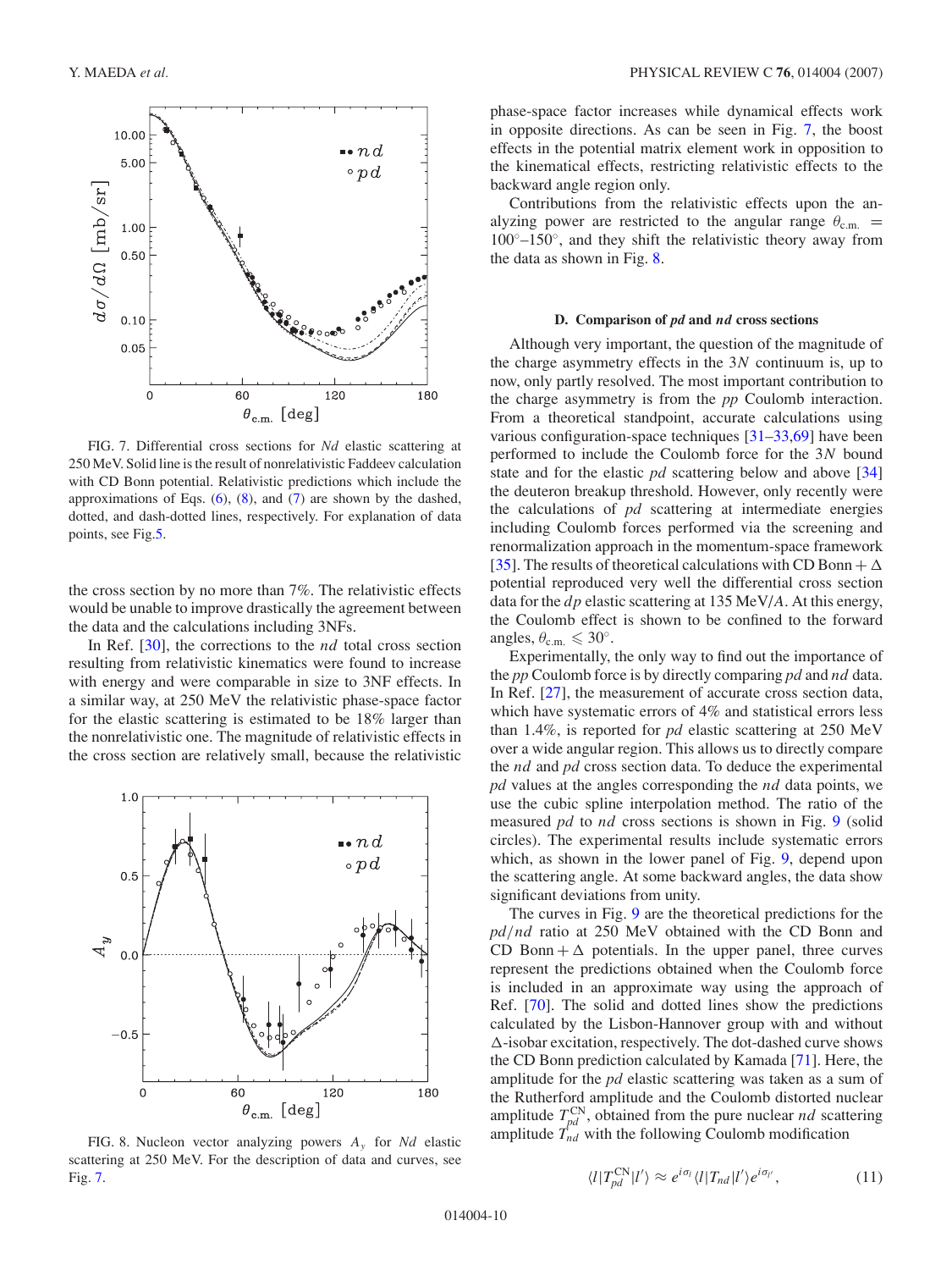<span id="page-10-0"></span>

FIG. 9. Angular dependence of ratio between the *pd* and *nd* elastic scattering cross sections. Circles show the results deduced from the *nd* and *pd* data of Ref. [\[27\]](#page-11-0) with statistical errors only. Hatched area in the lower panel shows systematic errors. Curves show theoretical predictions obtained by including the Coulomb effects in *pd* calculations. Predictions in the upper panel include the Coulomb effect by the Doleschall approximation. Those in the middle panel include the Coulomb effect by the screening and renormalization approach. Solid and dotted lines represent the predictions based on the CD Bonn  $+ \Delta$  and CD Bonn potentials, respectively [\[35\]](#page-11-0). Dot-dashed line represents the prediction based on the CD Bonn potential [\[71\]](#page-12-0). Dot-dot-dashed line represents the prediction taking into account the 2 MeV energy difference between *pd* and *nd*.

where  $\sigma_l$  and  $\sigma_{l'}$  are the Coulomb phases, and *l* and *l'* are the angular momenta of the *p*-*d* two-body system in the final and initial state, respectively. The dotted and dot-dashed lines, which include CD Bonn and are calculated by different groups, are almost identical.

As can be seen in the upper panel of Fig. 9, an oscillating structure is present in the predictions. The angle where the experimental value crosses unity is around  $\theta_{c.m.} = 110°$ , which is reproduced by the predictions that correspond to an approximate treatment of Coulomb effects.

The middle panel displays the cross section ratio, including the Coulomb interaction calculated by the screening and renormalization approach [\[35\]](#page-11-0). These calculations do not exhibit the oscillating structure shown by the calculations in the top panel. The deviations from unity for the theoretical ratio do not exceed 5% for the region of  $\theta_{\text{c.m.}} \ge 30^{\circ}$ . Regarding the  $\Delta$ -isobar excitation effect, we can see that the difference between the solid and dotted lines in this panel becomes smaller than that in the upper panel. The prediction for the

ratio of the *pd* differential cross section at 250 MeV to the *nd* differential cross section at 248 MeV, based upon the CD Bonn potential [\[35\]](#page-11-0) is shown as the dot-dot-dashed line in the middle panel. Compared to the dotted line, the dot-dot-dashed line is shifted down by about 2%. Except at the angles around 130◦, calculations based upon these potentials predict the data within the sum of statistic and systematic errors. More precise data are soon to be measured in order to directly study Coulomb effects.

# **VI. CONCLUSIONS AND SUMMARY**

We performed measurements of the cross section and neutron analyzing power for the  $d(\vec{n}, n)d$  reaction using a 248 MeV polarized neutron beam. To cover a wide angular range,  $\theta_{c.m.}$  = 10<sup>°</sup>–180<sup>°</sup>, we carried out two kinds of experiments at RCNP. The measurements for the backward angle region of  $\theta_{c.m.} = 60^\circ - 180^\circ$  were performed at the  $(n, p)$ facility where the recoil deuterons were detected by using the magnetic spectrometer LAS. The measurements for the forward angle region of  $\theta_{\text{c.m.}} = 10^{\circ} - 60^{\circ}$  were performed at the NTOF facility where the energy spectra of the scattered neutrons were obtained by the time-of-flight method.

Comparison of measured *nd* cross sections with theories based on various *NN* potentials revealed a clear difference between pure 2*N* force predictions and the results obtained with inclusion of 3NFs. However, the large discrepancy between *nd* cross sections and *NN* force predictions for  $\theta_{\rm c.m.} \geq 90^\circ$  can only be partially removed by including the TM99 or Urbana IX 3NFs or an effective 3NF due to explicit  $\Delta$ -isobar excitation. Theoretical predictions including 3NFs still underestimate the data by up to 40%. Present-day relativistic Faddeev calculations show that relativistic effects are significant only in the region of backward angles where they increase the cross section by up to 27%. They are relatively small in the region of the differential cross section minimum around  $\theta_{\text{c.m.}} = 130^\circ$  where the discrepancies between 2*N* force predictions and data are largest. This implies that the remaining discrepancy between cross section data and calculations is likely due to inadequate modeling of the 2*N* or 3*N* forces used in the present calculations. This discrepancy might be resolved by inclusion of shorter range 3NFs not mediated by  $\Delta$  isobar, which in the traditional meson-exchange picture might result from  $\pi$ - $\rho$  exchanges between three nucleons [\[68\]](#page-12-0).

We compare the *nd* and *pd* data directly over a wide angular region. The *nd* cross sections roughly agree with the *pd* data with a reduced  $\chi^2$  of 9.7. However, a detailed comparison of *pd* and *nd* data shows a characteristic oscillating angular dependence for the *pd* to *nd* ratio. Recent calculations including the Coulomb effects underestimate the magnitude of the observed oscillation at some angles. Discrepancies between the data and the predictions may imply an isospin dependence of *NN* or 3NF potentials.

The measurements of the elastic *nd* scattering at 95 MeV at TSL Uppsala [\[72–74\]](#page-12-0) also provide a direct comparison between the *nd* and *pd* data in the intermediate energy region. The *nd* and *pd* data agree with each other with a reduced  $\chi^2$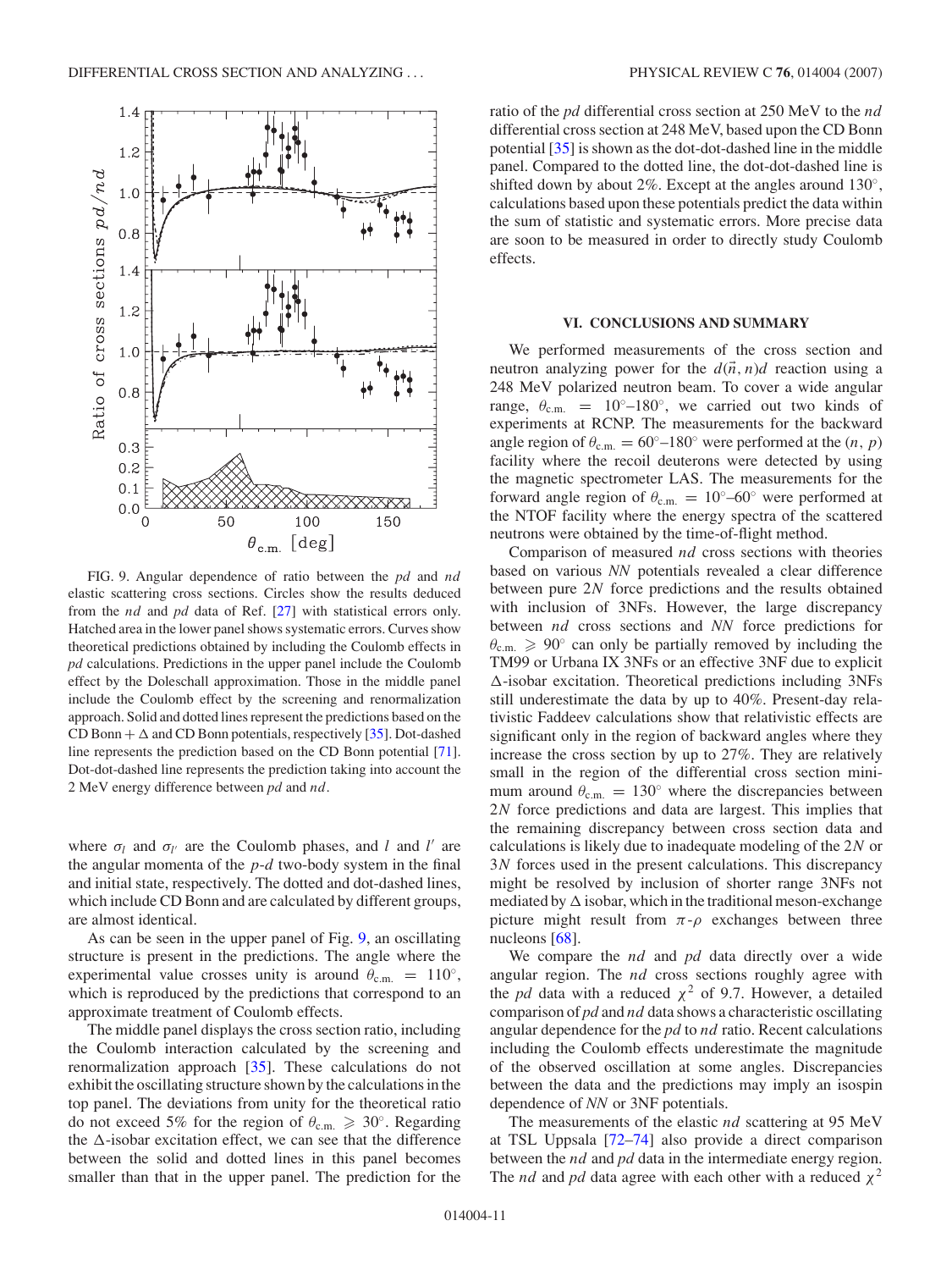<span id="page-11-0"></span>of 2.6, but the *pd* data have large uncertainties. The energy dependence of Coulomb force effects may be studied by making use of the recently obtained data from the RCNP *pd* measurement at 100 MeV [\[75\]](#page-12-0).

# **ACKNOWLEDGMENTS**

We acknowledge the outstanding work of the RCNP Accelerator group for delivering an excellent proton beam. We also thank Y. Hagihara, D. Hirooka, K. Itoh, T. Ikeda, M. Kato, Y. Kitamura, T. Kudoh, Y. Nagasue, S. Sakoda, Y. Satou, N. Uchigashima for their precious collaboration. Y. M. acknowledges the support of the research grants of the

- [1] R. B. Wiringa, V. G. J. Stoks, and R. Schiavilla, Phys. Rev. C **51**, 38 (1995).
- [2] R. Machleidt, F. Sammarruca, and Y. Song, Phys. Rev. C **53**, R1483 (1996).
- [3] V. G. J. Stoks, R. A. M. Klomp, C. P. F. Terheggen, and J. J. de Swart, Phys. Rev. C **49**, 2950 (1994).
- [4] A. Nogga, H. Kamada, and W. Glöckle, Phys. Rev. Lett. **85**, 944 (2000).
- [5] A. Nogga, H. Kamada, W. Glöckle, and B. R. Barrett, Phys. Rev. C **65**, 054003 (2002).
- [6] J. Carlson and R. Schiavilla, Rev. Mod. Phys. **70**, 743 (1998).
- [7] R. B. Wiringa, S. C. Pieper, J. Carlson, and V. R. Pandharipande, Phys. Rev. C **62**, 014001 (2000).
- [8] S. Coon, M. Scadron, P. McNamee, B. R. Barrett, D. Blatt, and B. McKellar, Nucl. Phys. **A317**, 242 (1979).
- [9] B. S. Pudliner, V. R. Pandharipande, J. Carlson, S. C. Pieper, and R. B. Wiringa, Phys. Rev. C **56**, 1720 (1997).
- [10] J. Fujita and H. Miyazawa, Prog. Theor. Phys. **17**, 360 (1957).
- [11] E. Epelbaum, W. Glöckle, and U.-G. Meißner, Nucl. Phys. A637, 107 (1998).
- [12] E. Epelbaum, W. Glöckle, and U.-G. Meißner, Nucl. Phys. A671, 295 (2000).
- [13] E. Epelbaum, Prog. Part. Nucl. Phys. **57**, 654 (2006).
- [14] H. Shimizu *et al.*, Nucl. Phys. **A382**, 242 (1982).
- [15] H. Rühl et al., Nucl. Phys. **A524**, 377 (1991).
- [16] H. Sakai *et al.*, Phys. Rev. Lett. **84**, 5288 (2000).
- [17] N. Sakamoto *et al.*, Phys. Lett. **B367**, 60 (1996).
- [18] K. Sekiguchi *et al.*, Phys. Rev. C **65**, 034003 (2001).
- [19] K. Sekiguchi *et al.*, Phys. Rev. Lett. **95**, 162301 (2005).
- [20] K. Ermisch *et al.*, Phys. Rev. Lett. **86**, 5862 (2001).
- [21] R. Bieber *et al.*, Phys. Rev. Lett. **84**, 606 (2000).
- [22] H. Witała *et al.*, Few-Body Syst. **15**, 67 (1993).
- [23] J. Arvieux *et al.*, Phys. Rev. Lett. **50**, 19 (1983).
- [24] E. J. Stephenson, H. Witała, W. Glöckle, H. Kamada, and A. Nogga, Phys. Rev. C **60**, 061001(R) (1999).
- [25] R. V. Cadman *et al.*, Phys. Rev. Lett. **86**, 967 (2001).
- [26] K. Sekiguchi *et al.*, Phys. Rev. C **70**, 014001 (2004).
- [27] K. Hatanaka *et al.*, Phys. Rev. C **66**, 044002 (2002).
- [28] H. Witała, W. Glöckle, D. Hüber, J. Golak, and H. Kamada, Phys. Rev. Lett. **81**, 1183 (1998).
- [29] W. P. Abfalterer *et al.*, Phys. Rev. Lett. **81**, 57 (1998).
- [30] H. Witała, H. Kamada, A. Nogga, W. Glöckle, C. Elster, and D. Hüber, Phys. Rev. C 59, 03035 (1999).

Japan Society for the Promotion of Science (JSPS) for Young Scientists. H.K. thanks Y. Koike for fruitful discussion about the Coulomb effects. H.W. thanks the University of Tokyo and RCNP for hospitality and support during his stay in both institutes. Some of the numerical calculations were performed on the IBM Regatta p690+ of the NIC in Jülich, Germany. A D. is supported by the Portuguese Fundação para a Ciência e a Tecnologia (FCT) grant SFRH/BPD/14801/2003, A.C.F. in part by the FCT grant POCTI/ISFL/2/275, and P.U.S. in part by the Deutsche Forschungsgemeinschaft grant Sa 247/25. This work was supported financially in part by the Grantsin-Aid for Scientific Research Nos. 04402004 and 10304018 of the Ministry of Education, Culture, Sports, Science, and Technology of Japan, and by the Polish Committee for Scientific Research under Grant No. 2P03B00825.

- [31] A. Kievsky, M. Viviani, and S. Rosati, Phys. Rev. C **52**, R15 (1995).
- [32] A. Kievsky, Nucl. Phys. **A607**, 402 (1996).
- [33] A. Kievsky, Phys. Rev. C **60**, 034001 (1999).
- [34] A. Kievsky, M. Viviani, and S. Rosati, Phys. Rev. C **64**, 024002 (2001).
- [35] A. Deltuva, A. C. Fonseca, and P. U. Sauer, Phys. Rev. C **71**, 054005 (2005).
- [36] A. Deltuva, A. C. Fonseca, A. Kievsky, S. Rosati, P. U. Sauer, and M. Viviani, Phys. Rev. C **71**, 064003 (2005).
- [37] K. Yako *et al.*, Nucl. Phys. **A684**, 563c (2001).
- [38] K. Hatanaka *et al.*, Nucl. Instrum. Methods A **384**, 575 (1997).
- [39] T. Wakasa *et al.*, Nucl. Instrum. Methods A **482**, 79 (2002).
- [40] R. A. Arndt, L. D. Roper, R. A. Bryan, R. B. Clark, B. J. VerWest, and P. Signell, Phys. Rev. D **28**, 97 (1983).
- [41] J. Kamiya *et al.*, RCNP Annual Report 1998, p. 113.
- [42] T. Taddeucci *et al.*, Phys. Rev. C **41**, 2548 (1990).
- [43] T. Wakasa *et al.*, Phys. Rev. C **51**, R2871 (1995).
- [44] R. Henderson *et al.*, Nucl. Instrum. Methods A **257**, 97 (1987).
- [45] Y. Maeda *et al.*, Nucl. Instrum. Methods A **490**, 518 (2002).
- [46] N. Matsuoka *et al.*, RCNP Annual Report 1987, p. 176.
- [47] N. Matsuoka *et al.*, RCNP Annual Report 1991, p. 190.
- [48] H. Sakai *et al.*, Nucl. Instrum. Methods A **369**, 120 (1996).
- [49] T. Wakasa *et al.*, Nucl. Instrum. Methods A **404**, 355 (1998).
- [50] W. Glöckle, H. Witała, D. Hüber, H. Kamada, and J. Golak, Phys. Rep. **274**, 107 (1996).
- [51] D. Hüber, H. Kamada, H. Witała, and W. Glöckle, Acta Phys. Pol. B **28**, 1677 (1997).
- [52] H. Witała, T. Cornelius, and W. Glöckle, Few-Body Syst. 3, 123 (1988).
- [53] D. Hüber, H. Witała, and W. Glöckle, Few-Body Syst. 14, 171 (1993).
- [54] S. A. Coon and H. K. Han, Few-Body Syst. **30**, 131 (2001).
- [55] J. L. Friar, D. Hüber, and U. van Kolck, Phys. Rev. C 59, 53 (1999).
- [56] D. Hüber, J. Friar, A. Nogga, H. Witała, and U. van Kolck, Few-Body Syst. **30**, 95 (2001).
- [57] A. Deltuva, K. Chmielewski, and P. U. Sauer, Phys. Rev. C **67**, 034001 (2003).
- [58] R. Machleidt, Phys. Rev. C **63**, 024001 (2001).